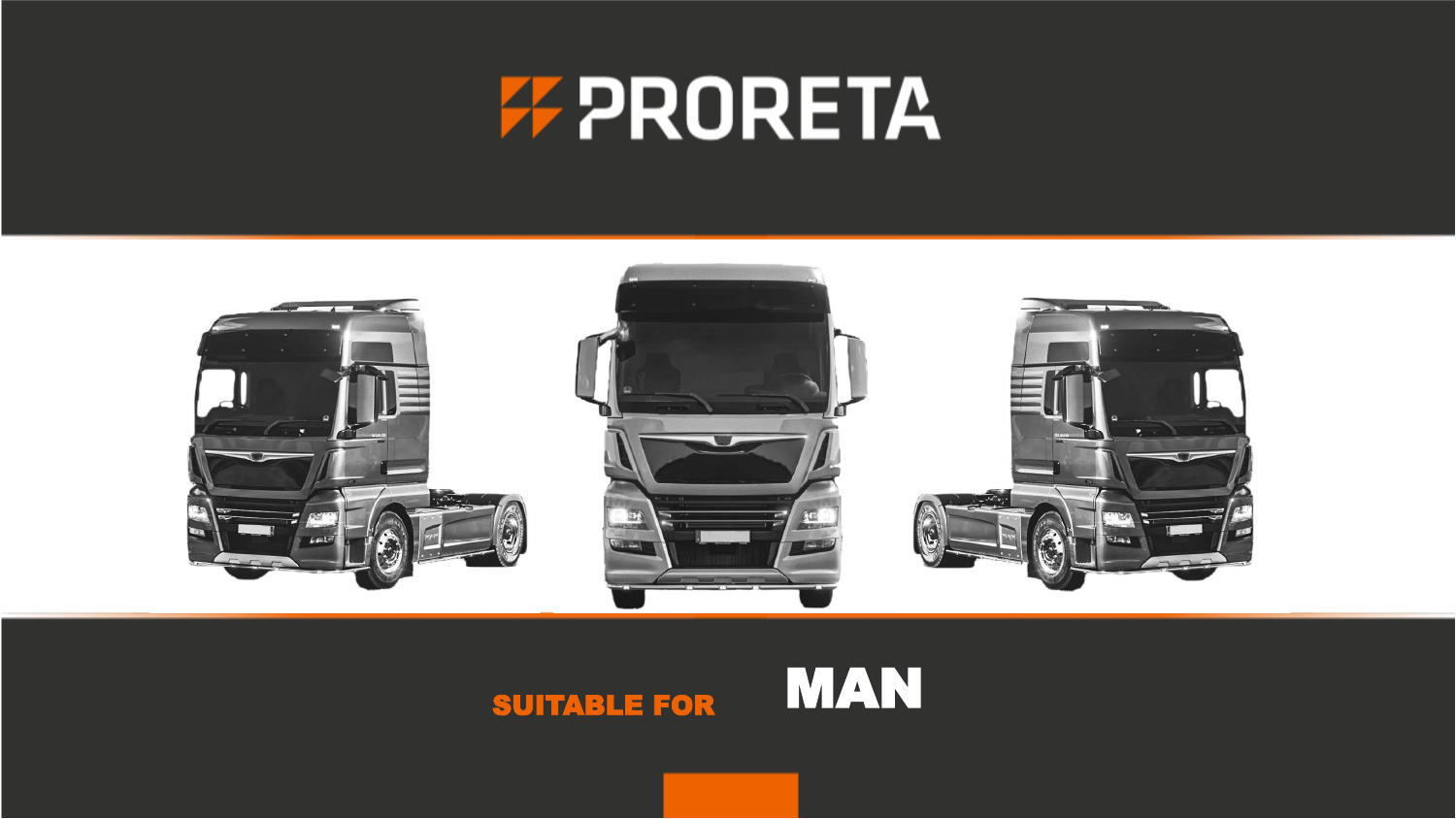### CABIN & BODY PARTS FOR MAN TGX















MTX6-81416106863 MTX6-81416106758

MTX6-81416146009





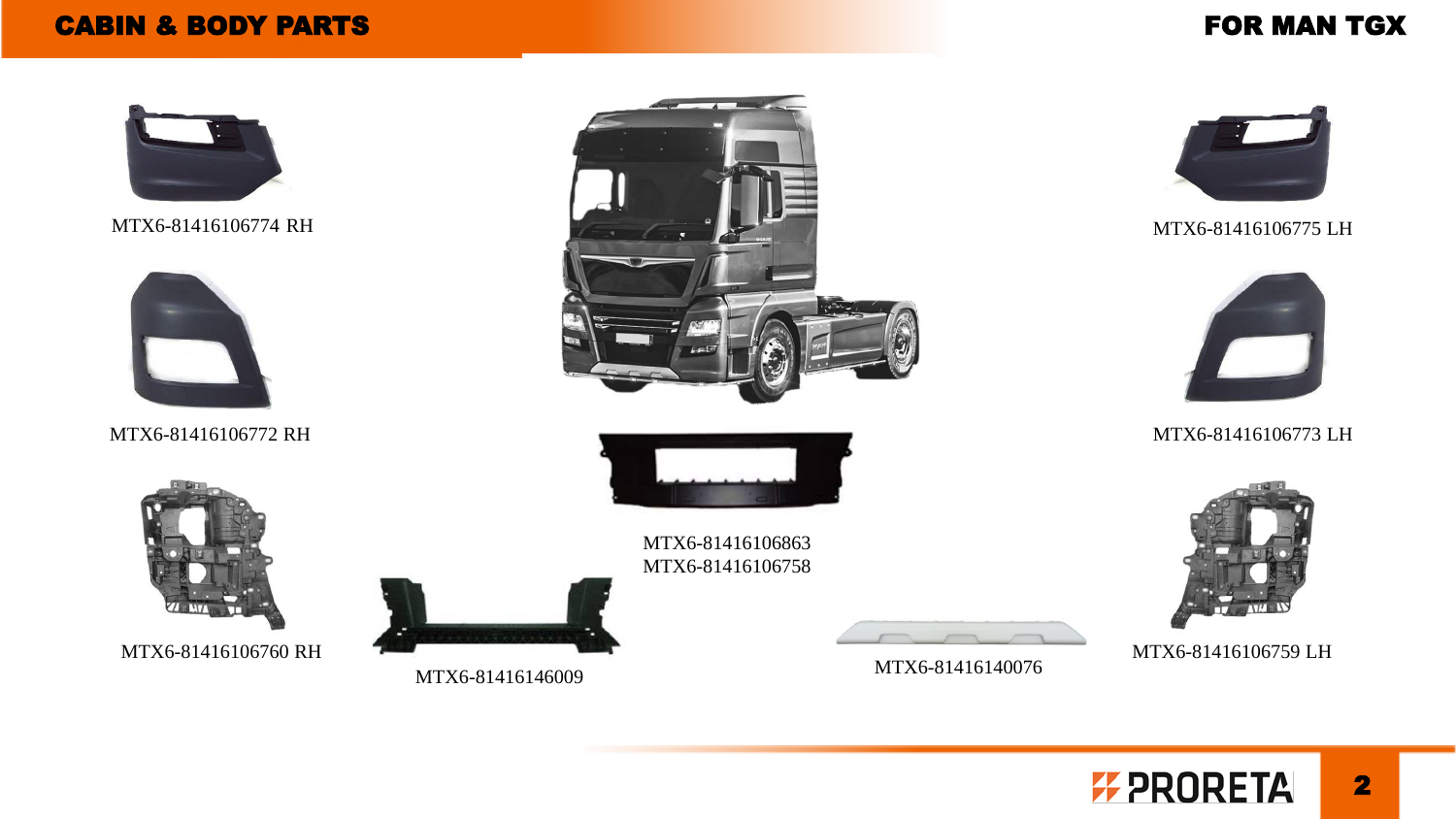### CABIN & BODY PARTS

### FOR MAN TGX



**F PRORETA** 3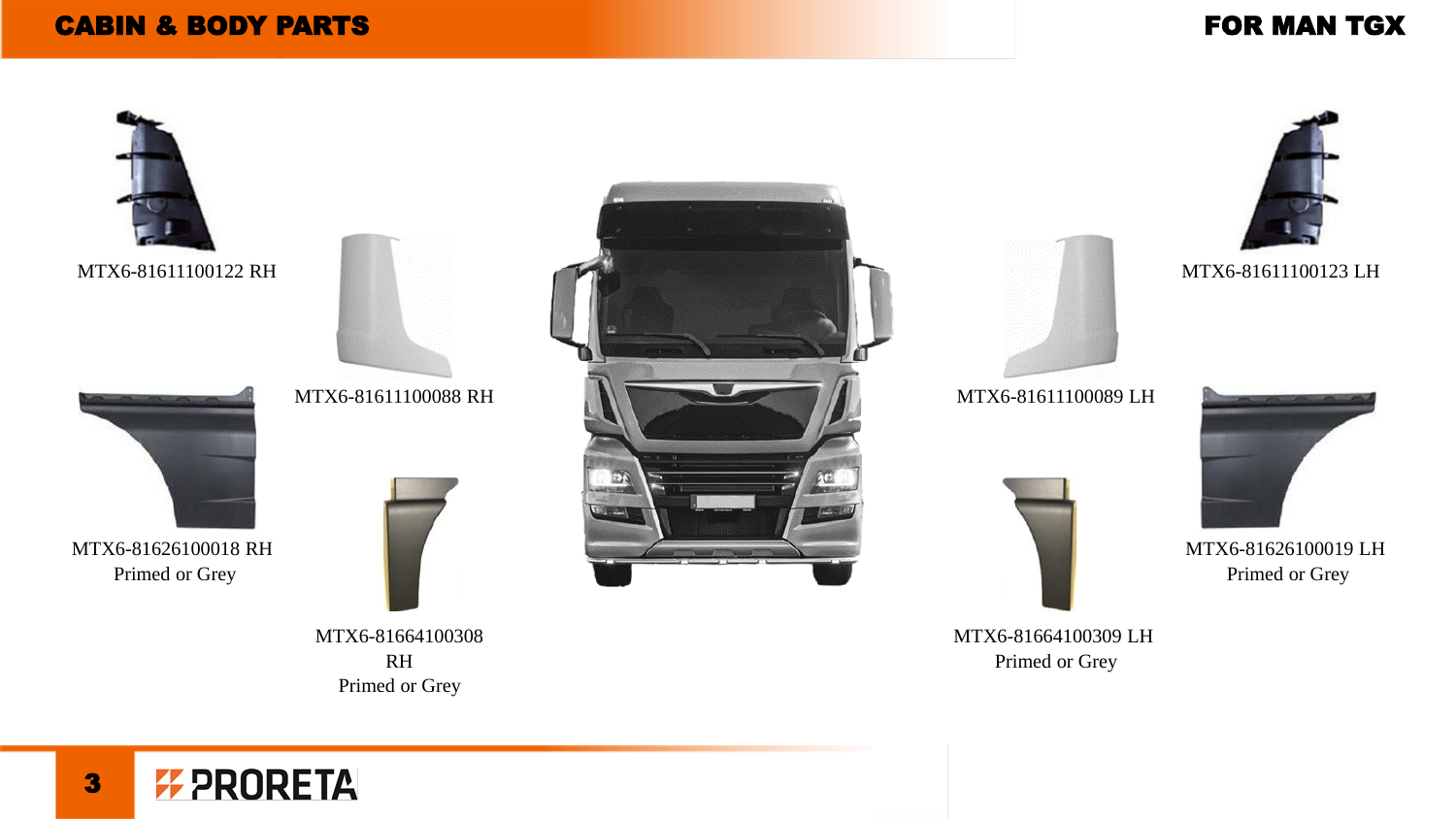### CABIN & BODY PARTS FOR MAN TGX



MTX6-81615100824 RH Primed or Grey





MTX6-81615100825 LH Primed or Grey



MTX6-81615100798 RH Primed or Grey







MTX6-81615100797 LH Primed or Grey

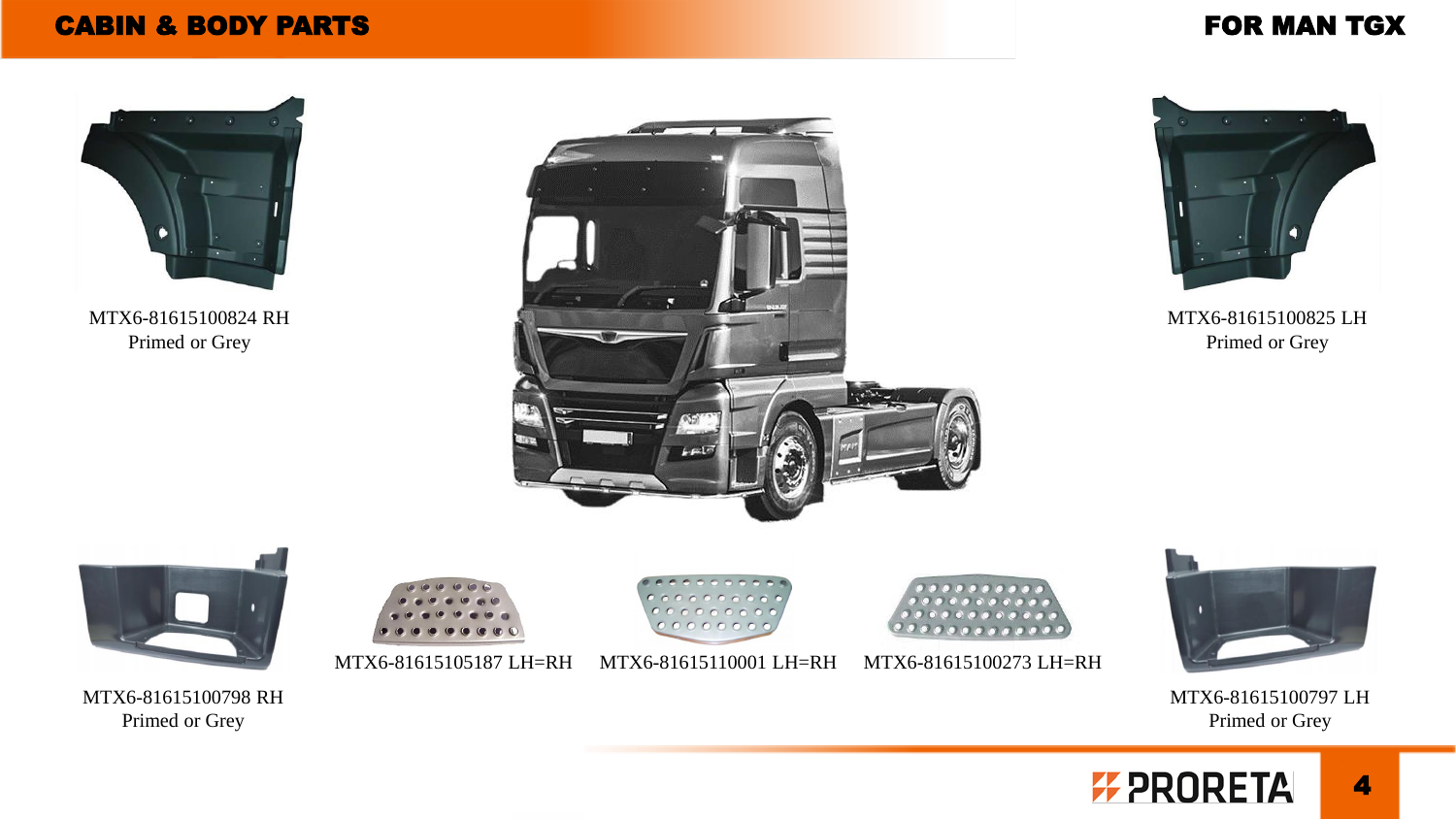

MTX6-81251016498 RH, MTX6-81251016504 RH with DRL









MTX6-81251016499 LH, MTX6-81251016503 LH with DRL









MTX6-81252256545 RH MTX6-81253206118 MTX6-81252256060 RH=LH MTX6-81252256544 LH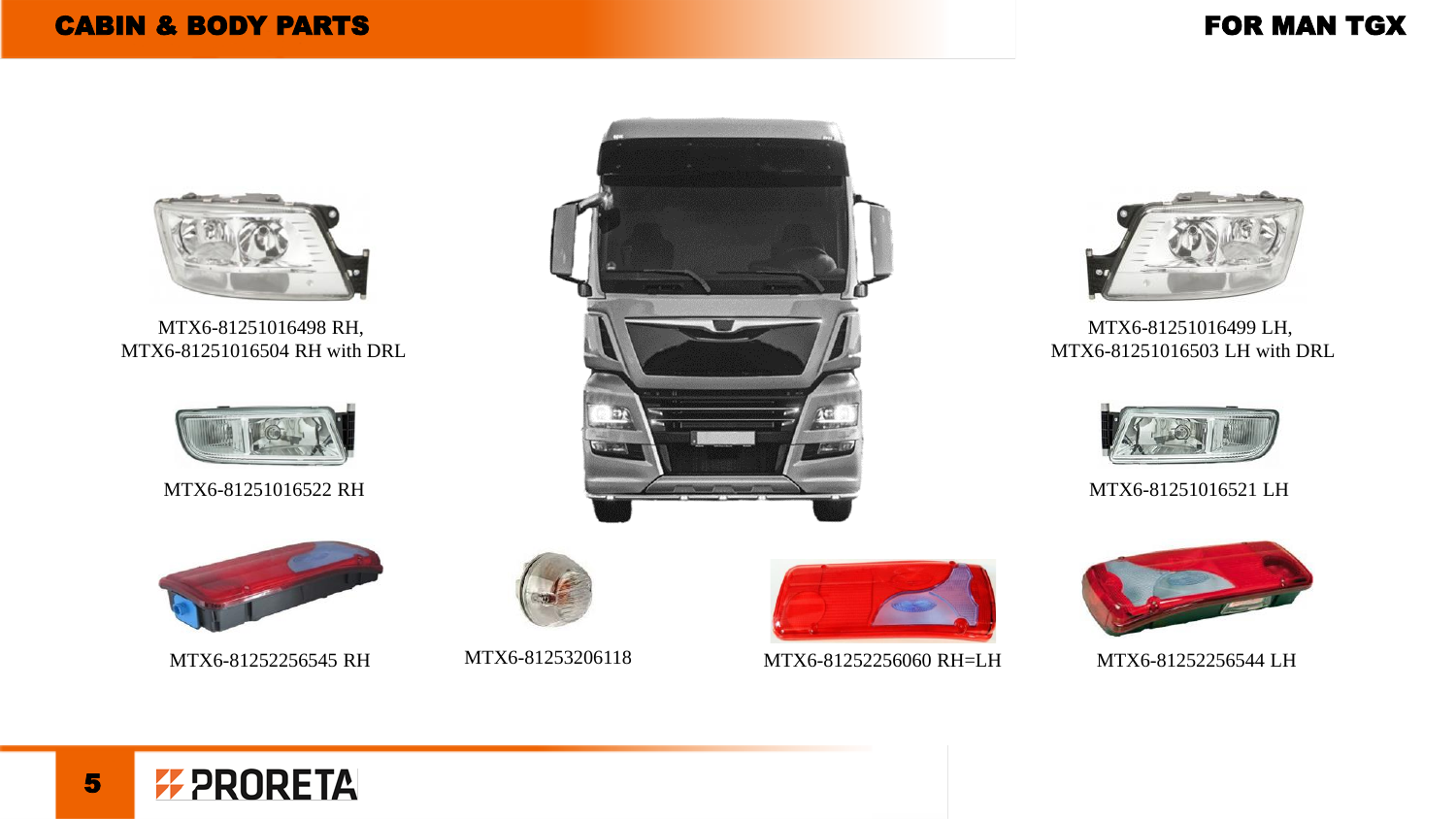### CABIN & BODY PARTS FOR MAN TGX



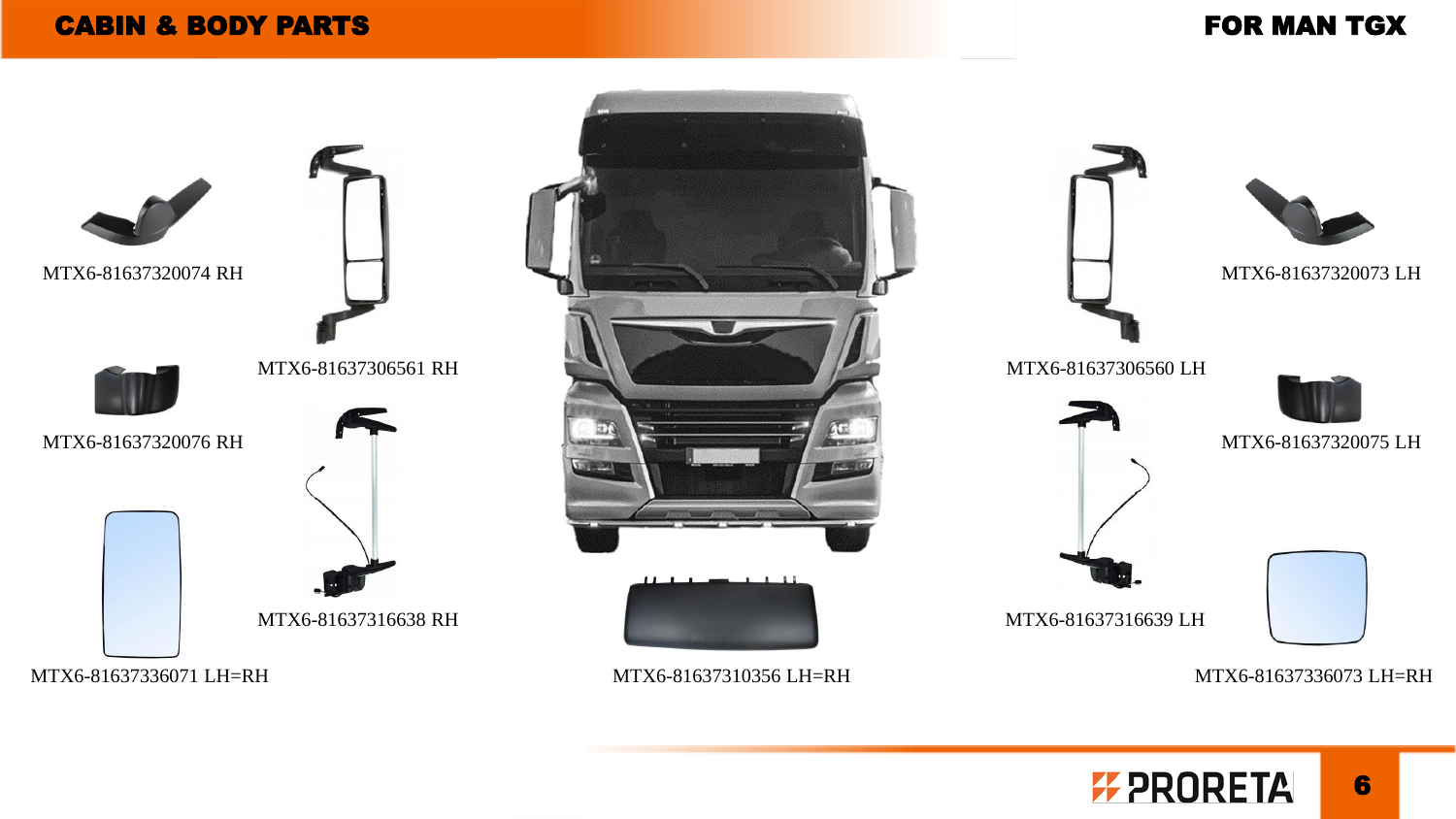### CABIN & BODY PARTS

### FOR MAN TGX



**F PRORETA** 7